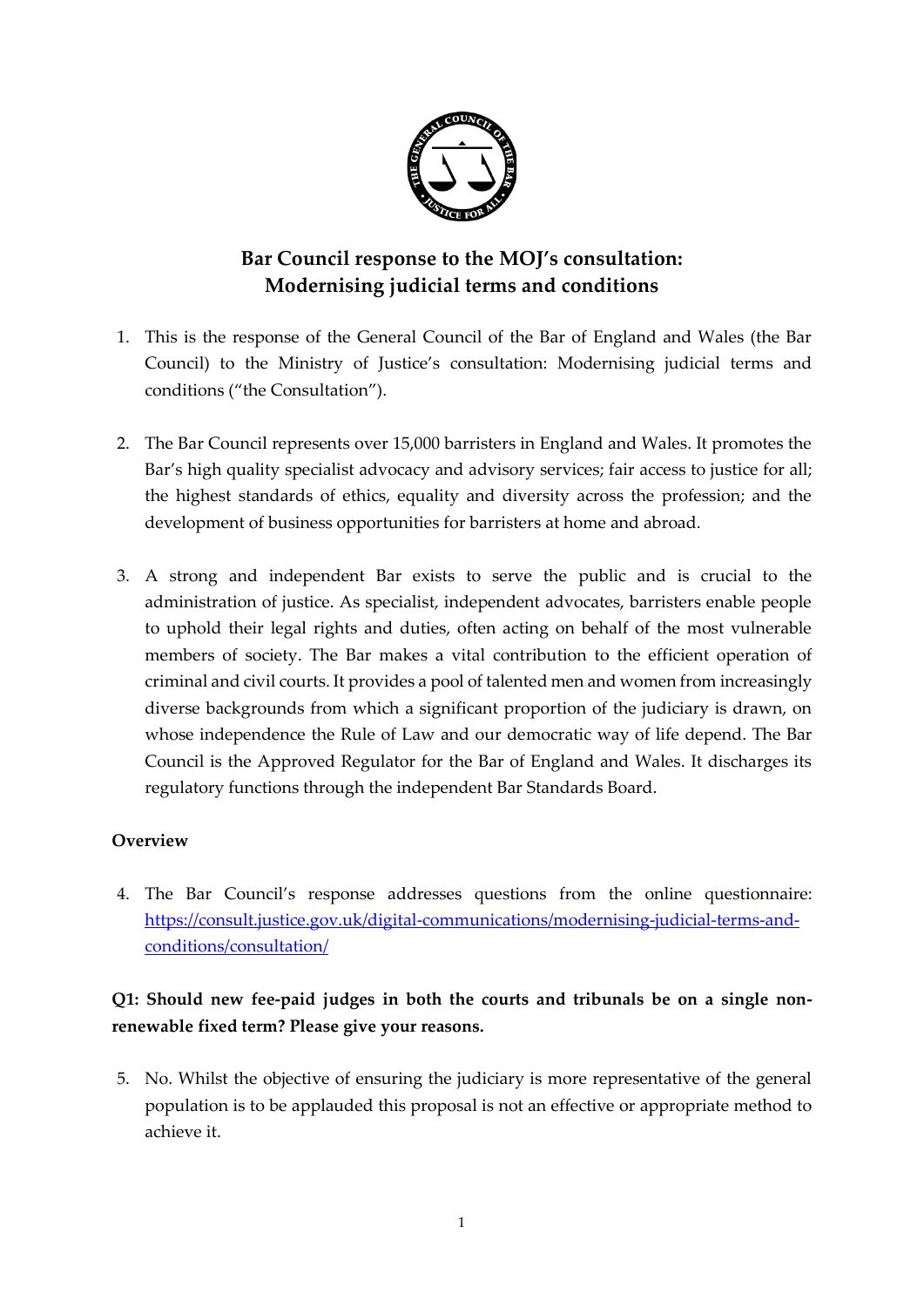- 6. The consultation paper contrasts the unrepresentative nature of the judiciary generally against the fact that Recorders and DDJs who are aged 40-49 years old are more representative of the general population. The unspoken assumptions are that this difference can be accounted for by an improvement in the recruitment process, and that the fee-paid judiciary has a valuable role as a feeder for the salaried judiciary, so that improving diversity in the former will result in greater diversity in the latter.
- 7. In fact the BAME diversity of the Recorders is already better than that of salaried High Court appointments.
- 8. Whilst changes to the appointment process (e.g. advertising vacancies and the creation of the JAC) have undoubtedly improved diversity, the statistics contained in the paper do not necessarily lead to that conclusion. Logically, age does not necessarily correlate with date of appointment. A better method of assessing whether the recruitment process has improved diversity is to consider the statistics produced by the JAC<sup>1</sup> .
- 9. For example, if we look at the results of the previous four Recorder competitions (2008, 2009, 2011 and 2015) we can see that the percentage of applicants that are women has increased from 27% in 2008 to 40% in 2015 whilst the percentage of those recommended for appointment that were women has increased from 24% to 56%. Looking at the same exercise the results for BAME applicants is much more disappointing. The percentage of applicants that identified as BAME in 2008 was 13% and 14% in 2015. However, the percentage of applicants that were recommended for appointment that identified as BAME in 2008 were 4% and 5% in 2015. Accordingly, BAME people remain underrepresented amongst those being appointed as Recorders in the most recent appointment exercise. So the problem lies elsewhere and in our view the statistics cited in the consultation paper are not sufficient to support the unspoken assumption.
- 10. There is a further crucial flaw with the proposal in that, there being a finite number of judicial posts (whether salaried or fee paid), it is difficult to see how the introduction of fixed-term appointments will improve the diversity of the judiciary faster than ought to occur due to the retirement of existing judges and their replacement by judges appointed under the current appointments system. The problem appears to be the lack of diversity of historic appointees. The proposal will not adequately address this; rather it will rotate in and out a much more diverse pool of judges without improving the diversity of the total pool of judges.
- 11. Additionally, as the Impact Assessment notes the proposal will see a marked increase in the costs of recruitment to the judiciary (approximately £500,000 pa) and the costs of

-

<sup>&</sup>lt;sup>1</sup> Judicial Selection and Recommendations for Appointment Statistics, England and Wales, April 2015 to March 2016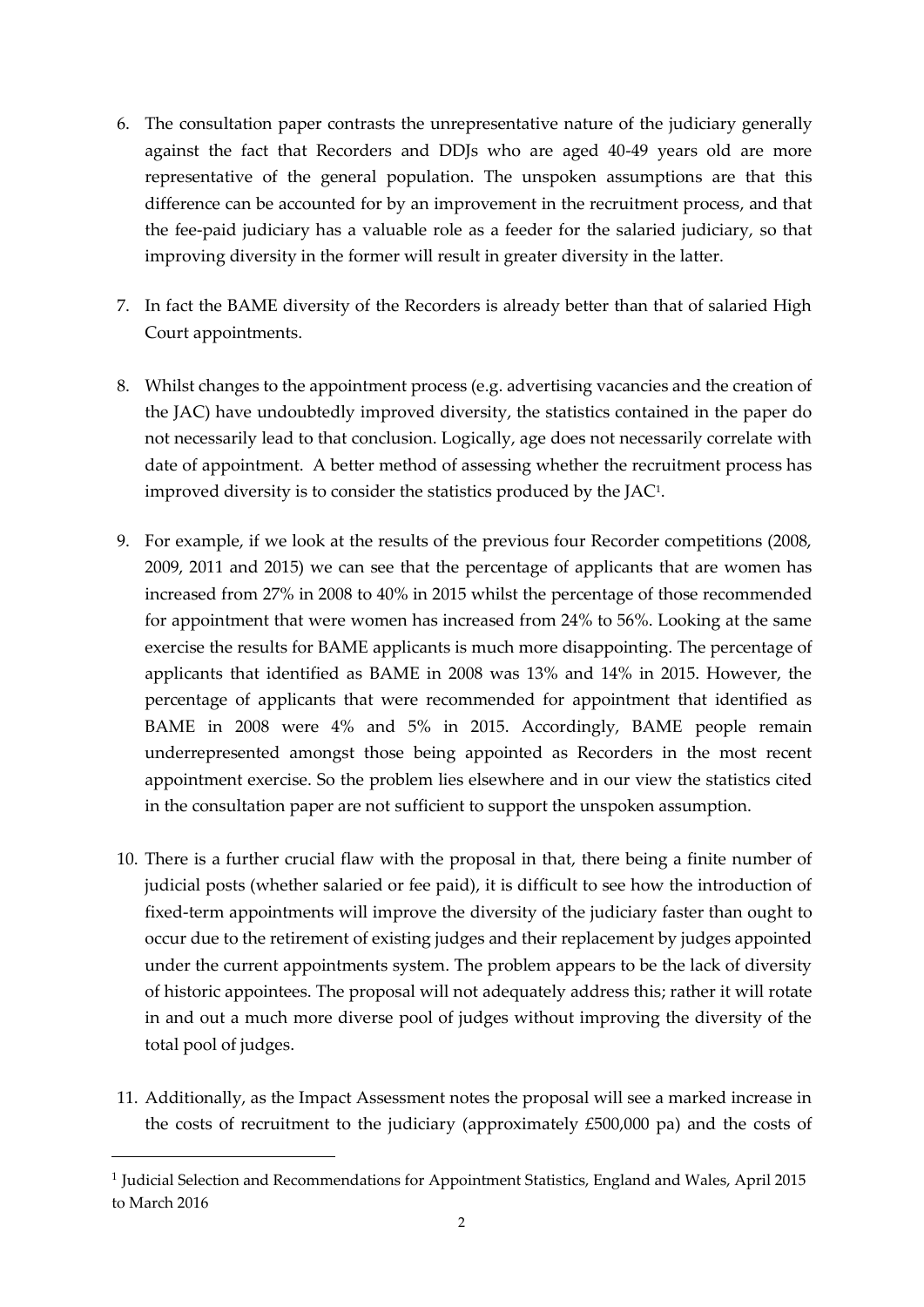judicial training (approx. £2,000,000). This increase in costs without the corollary of an increase in diversity beyond that which would naturally occur is, in our view, a waste of public funds. At a time of huge constraints on public funding it makes no sense. The increased expenditure involved in recruitment is unlikely to be ameliorated by allowing fee-paid judges appointed to a fixed term to apply for alternative judicial roles at the end of their fixed term – rather the number of applicants would likely increase as the fixedterm judges apply for new roles. Nor will allowing such judges to apply for other positions reduce the increase in the training budget.

- 12. There is also a risk of a fall in the number of candidates applying for fee-paid appointment if appointment is for a fixed term. The process of applying for judicial appointment is time consuming. Sitting is likely to be of minimal commercial benefit to the practitioner (or their employer) and will incur both the costs/opportunity costs arising from sitting and the time given up to train. Many good applicants may well be put off applying given these costs for a time limited appointment.
- 13. There is a likelihood of a drop off in applications for appointment by younger lawyers. If fee-paid judicial appointment is viewed as the first stage in a potential application for salaried appointment, an applicant in her early or mid-thirties might be less inclined to apply if she is considering applying for a salaried appointment when in her mid to late forties. This is because the benefits of sitting (e.g. exposure to the current work of the judiciary and exposure to judges that might be able to provide references for further applications) will become stale within a few years of the end of the fixed-term appointment. An applicant appointed for six years will not want to apply at 36 years old if they are thinking of appointment to the salaried judiciary in their late forties.
- 14. Finally there are really important issues of legal principle why judicial posts should not be held on this "up or out" basis. It is sometimes forgotten that much work has already been done on the relationship between the terms on which judicial appointments are held and the degree of judicial independence that they have. As judges only ever exercise soft power and must rely on other organs for the enforcement of their rulings and orders the highest level of actual and perceived judicial independence is essential for the rule of law to work in a democracy. It needs to be borne in mind that rules and orders are obeyed and are not the subject of debate or disregard because of judicial independence.
- 15. Putting judges in a position in which their appointments are subject to early termination (i.e. before retirement age) at a point at which they remain quite capable of continuing but do not wish or are unable to progress to another level has the capacity to undermine that independence. Judges subject to such a rule will become concerned about the extent to which their rulings and orders meet with approval at that point when they begin to feel subject to the termination rule.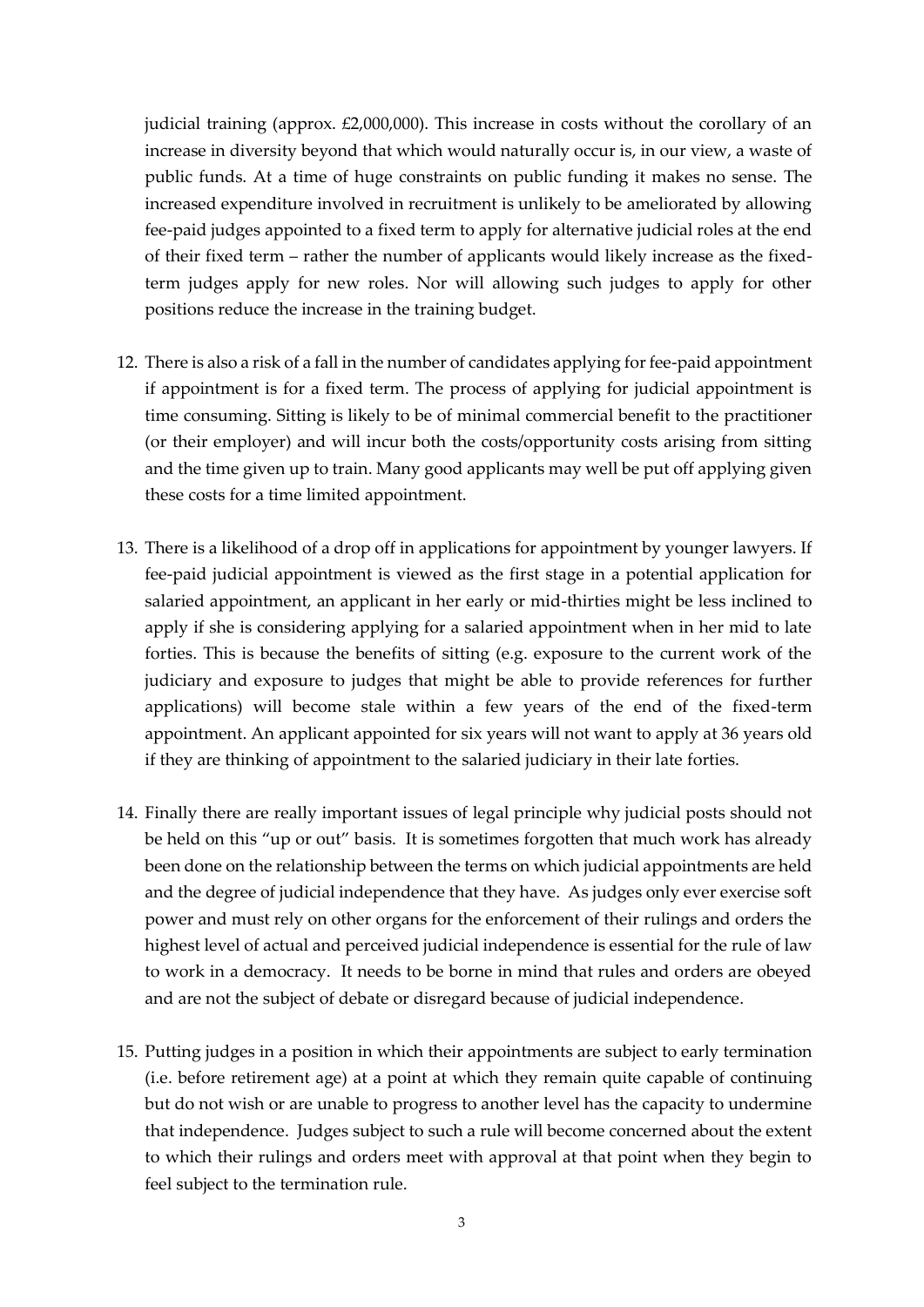- 16. Both the Council of Europe and the Commonwealth have emphasised the obligation on member states to secure that judges appointments are not subject to early termination precisely because of its chilling effect on independence.
- 17. In a Recommendation from a committee of ministers, the Council of Europe<sup>2</sup> has made it quite clear that normally judges should be appointed until retirement age and that the only grounds for not renewing fixed terms should only be those of merit. Paragraphs [44], [45], [49] and [51] of the Recommendation in particular make the point -

#### **Chapter VI - Status of the judge**

### **Selection and career**

-

44. Decisions concerning the selection and career of judges should be based on objective criteria pre-established by law or by the competent authorities. Such decisions should be based on merit, having regard to the qualifications, skills and capacity required to adjudicate cases by applying the law while respecting human dignity.

45. There should be no discrimination against judges or candidates for judicial office on any ground such as sex, race, colour, language, religion, political or other opinion, national or social origin, association with a national minority, property, disability, birth, sexual orientation or other status. A requirement that a judge or a candidate for judicial office must be a national of the state concerned should not be considered discriminatory.

46. The authority taking decisions on the selection and career of judges should be independent of the executive and legislative powers. With a view to guaranteeing its independence, at least half of the members of the authority should be judges chosen by their peers.

47. However, where the constitutional or other legal provisions prescribe that the head of state, the government or the legislative power take decisions concerning the selection and career of judges, an independent and competent authority drawn in substantial part from the judiciary (without prejudice to the rules applicable to councils for the judiciary contained in Chapter IV) should be authorised to make

<sup>2</sup> See Recommendation CM/Rec(2010)12 of the Committee of Ministers to member states on judges: independence, efficiency and responsibilities (Adopted by the Committee of Ministers on 17 November 2010 at the 1098th meeting of the Ministers' Deputies) which can be found at <https://wcd.coe.int/ViewDoc.jsp?id=1707137>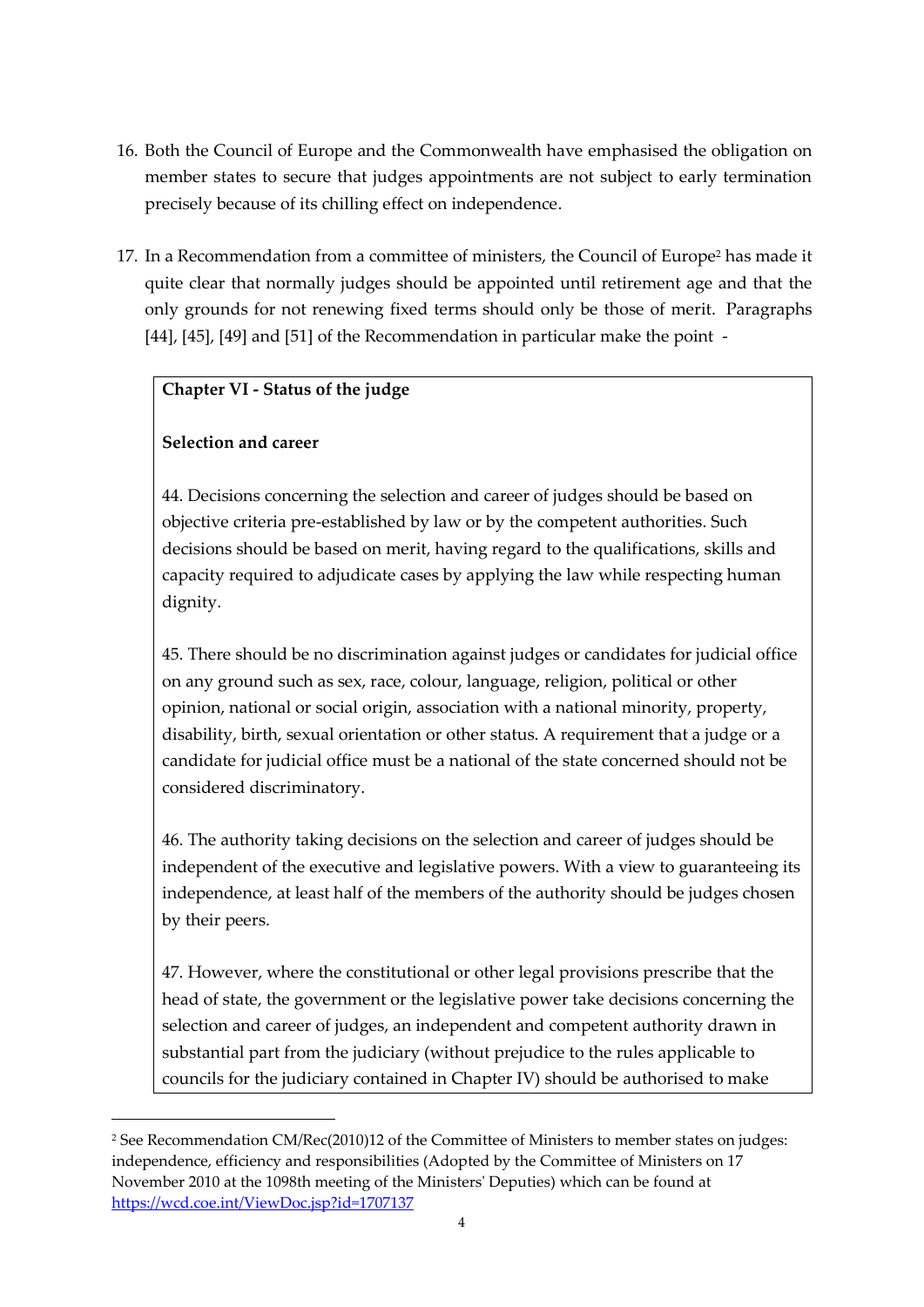recommendations or express opinions which the relevant appointing authority follows in practice.

48. The membership of the independent authorities referred to in paragraphs 46 and 47 should ensure the widest possible representation. Their procedures should be transparent with reasons for decisions being made available to applicants on request. An unsuccessful candidate should have the right to challenge the decision, or at least the procedure under which the decision was made.

## **Tenure and irremovability**

49. Security of tenure and irremovability are key elements of the independence of judges. Accordingly, judges should have guaranteed tenure until a mandatory retirement age, where such exists.

50. The terms of office of judges should be established by law. A permanent appointment should only be terminated in cases of serious breaches of disciplinary or criminal provisions established by law, or where the judge can no longer perform judicial functions. Early retirement should be possible only at the request of the judge concerned or on medical grounds.

51. Where recruitment is made for a probationary period or fixed term, the decision on whether to confirm or renew such an appointment should only be taken in accordance with paragraph 44 so as to ensure that the independence of the judiciary is fully respected.

- 18. These provisions are inconsistent with an "up or out" policy for part-time judges; because it is proposed that such a policy would apply to no other class of judge and so would be introduced solely for part-time fee paid judges, this would contravene [45].
- 19. Moreover [51] makes it clear that fixed term appointments should be renewed on terms of merit "having regard to the qualifications, skills and capacity required to adjudicate cases by applying the law while respecting human dignity" in accordance with [44].
- 20. Similar points have been made in the so-called Latimer House Principles agreed by the Commonwealth Law Ministers (including those from the United Kingdom) and endorsed by the Commonwealth Heads of Government Meeting, Abuja, Nigeria, in 2003.<sup>3</sup> These state that –

-

<sup>3</sup> <http://thecommonwealth.org/history-of-the-commonwealth/latimer-principles>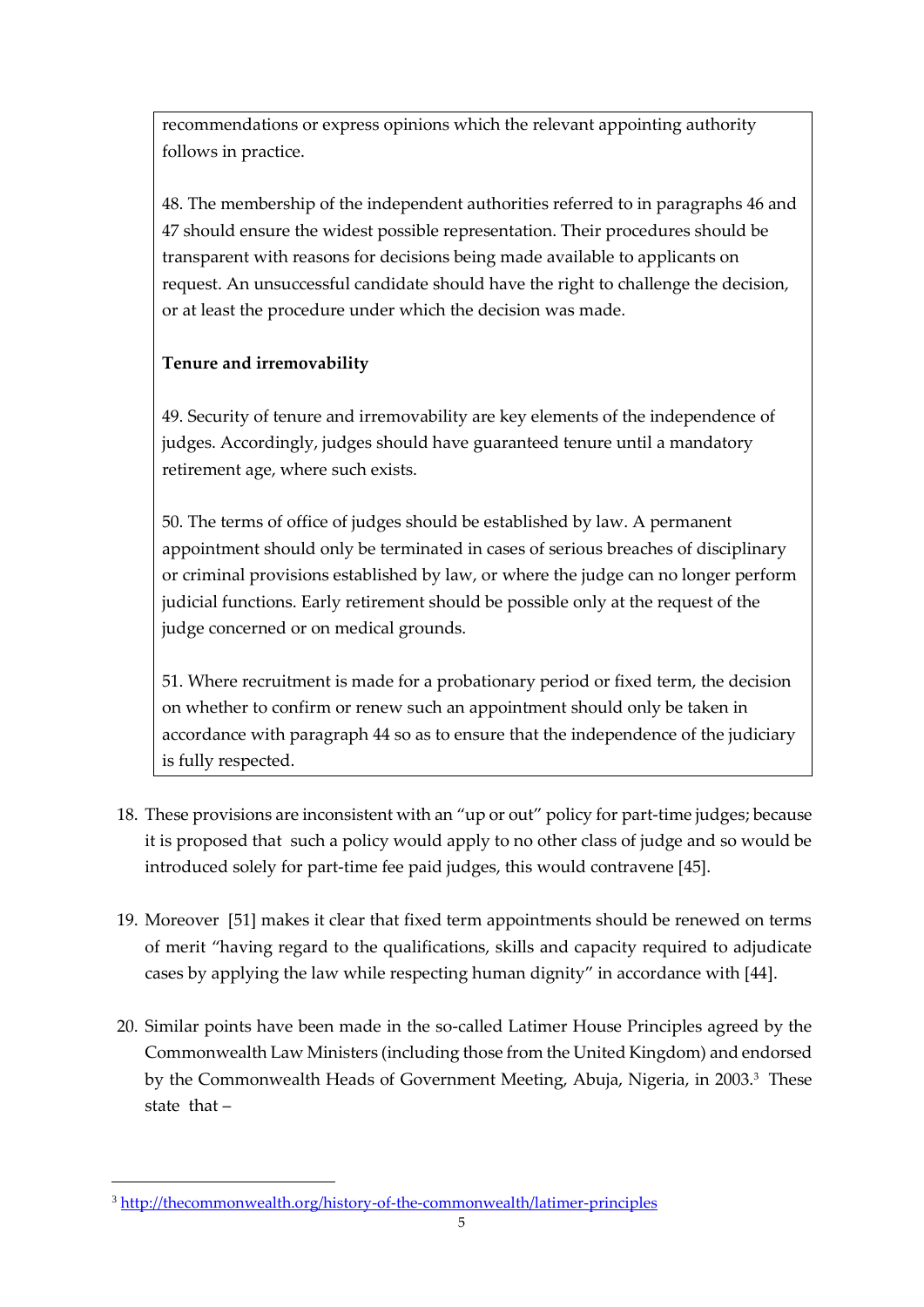### **IV) Independence of the Judiciary**

**…**

Judges should be subject to suspension or removal only for reasons of incapacity or misbehaviour that clearly renders them unfit to discharge their duties.

21. Though it is indeed correct to note that the Latimer House Principle also refer to the need to increase the gender balance in the judiciary, there is no reason at all why that has to be done by removing one cadre of judge but not any other. In short if there is a need for a greater turn over to achieve this result then it has to be applied to all levels of the judiciary and not merely to one class.

## **Q2: Can they apply for a different fee paid role at the end of fixed term rather than applying for salaried office?**

- 22. If contrary to the views expressed above there were to be such a change then in our view, Yes of course they can and to prohibit them would be both wasteful and contrary to the principles set out above. Every fee-paid judge will have been the recipient of judicial training. This will have paid for by the public. We would expect that through sitting they will have gained valuable skills. It is difficult to see the benefit to HMCTS in preventing the reuse of these skills.
- 23. It is worth keeping in mind, however, that there is a relative lack of suitable alternative appointments for many practitioners. A criminal practitioner is likely to only apply for appointment as a DDJ (Magistrates) and/or Recorder. Family practitioners are probably only going to be drawn to apply for appointment as a DDJ in the family courts or as Recorders.

## **Q3: Are there exceptional circumstances in which the length of the fixed term should be extended?**

24. Obviously Yes. If a fee-paid judge has had to take time out due to parental leave, illness/ disability, to take a career break so as to raise young children or due to her being a reservist and being called up.

## **Question 4: Should existing fee paid judges be moved on to fixed term? Please give your reasons.**

25. No. Indeed they could not be so moved without breaking the principles set out above in the Council of Europe guidelines and the Latimer House Principles.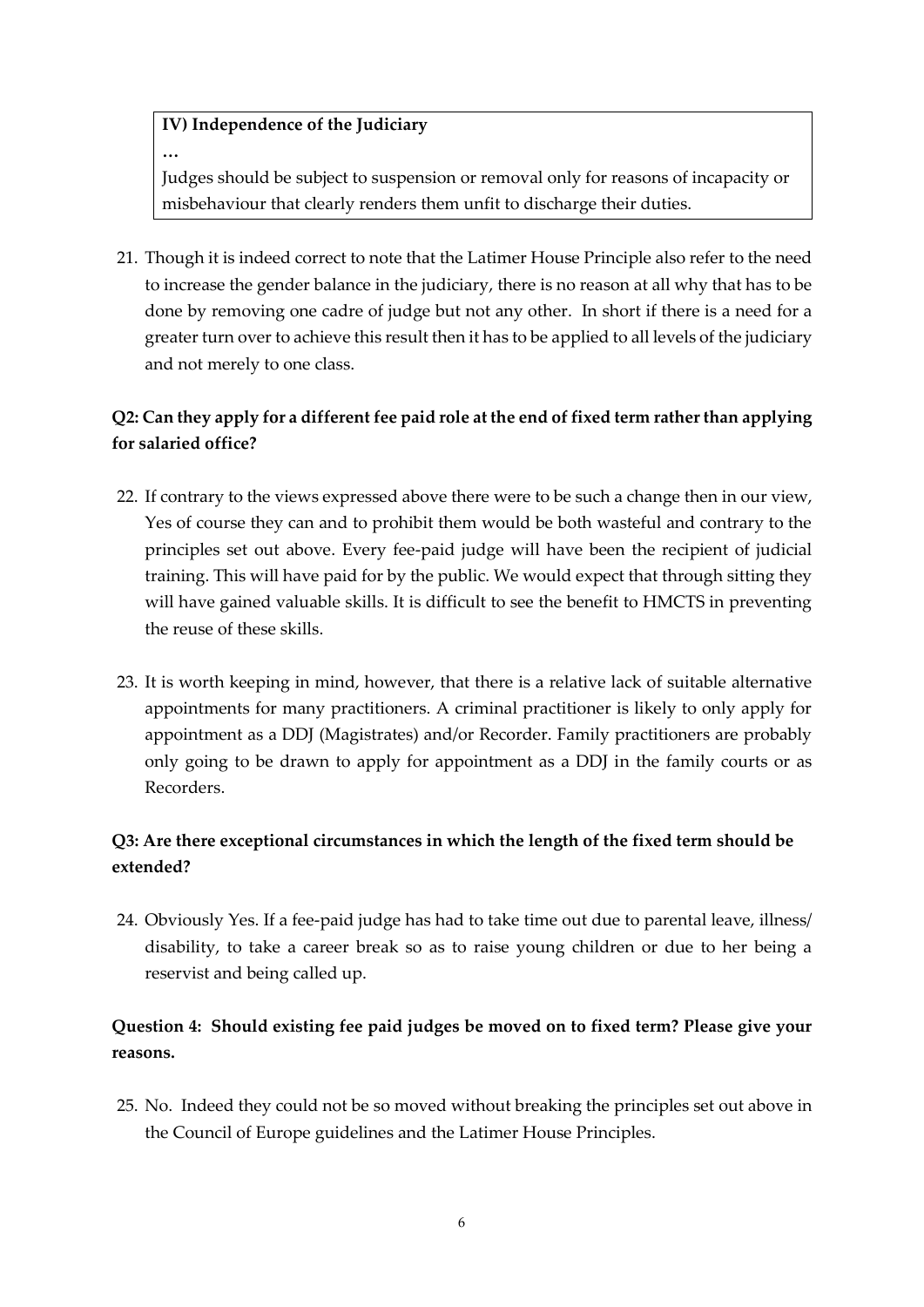- 26. It might be thought that the policy underlying the proposal to introduce fixed term appointments (increasing diversity amongst the judiciary) would tend to support the idea that existing fee paid judges be moved to a fixed term, on the basis that a proportion of existing judges will have been recruited/appointed under a system that produced less diversity than the current recruitment process. However, current appointees applied on the basis that they would remain in post unless their conduct fell short of expected standards. To change this would undoubtedly create ill feeling, demotivate much of the fee-paid judiciary and result in reputational damage to the fee-paid judiciary that might have a knock-on effect on the quantity and quality of applicants for such posts in the future. It might also be unlawful.
- 27. Further, the introduction of fixed terms for existing fee paid judges would lead, in due course, to a large volume of fee-paid judicial posts needing to be filled. This would almost certainly lead to a marked increase in the costs and administration of recruitment and training and to an exodus of experienced fee-paid judges out of the judiciary.

### **Question 5: Should existing fee paid term judges be moved over on a staggered basis? Please give your reasons.**

- 28. As set out above it is not accepted that they could be moved.
- 29. If however they are to be moved then the answer to this question is Yes. It would be essential to ensure that there was not a massive loss overnight (whenever the fixed period came to an end) of experienced judges and to prevent the administrative nightmare of having to fill many judicial posts and train the appointees when the existing fee-paid judges' fixed term came to an end.

## **Question 6: If the new term were introduced, what would be the most appropriate length of tenure: six, eight or ten years [other]? Please give your reasons**

- 30. The longer the better, so the Bar Council would favour ten years.
- 31. In our view, the longer the period of appointment the better the rate of return on the recruitment and training costs. Further, given that the bar on salaried judges returning to private practice it is essential that fee-paid judges have as long a period as is possible to decide whether they would want to apply for a salaried appointment.

**Question 7: If you think the new fee-paid tenure would be desirable for new appointments and / or existing office holders, what steps should be taken to ensure the courts and tribunals retain the necessary level of expertise.**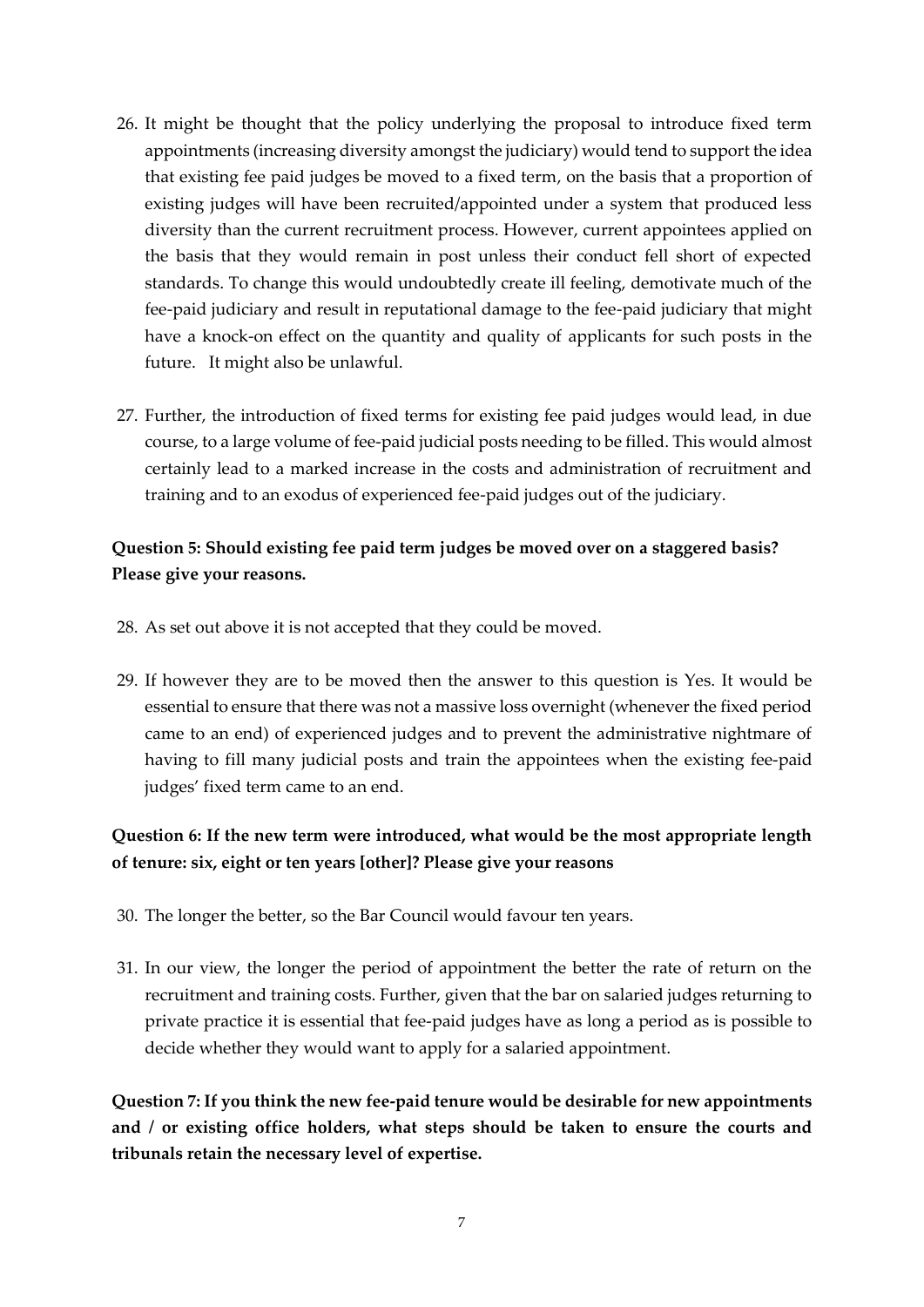#### 32. Not applicable.

### **Question 8: Should Judges be appointed to leadership positions for a fixed term? Please explain.**

33. No. Neither the consultation paper nor the Impact Assessment sets out a proper case for introducing such a change. The current system works well. In the absence of a case for change we can see no benefit in the proposal.

#### **Question 9: Should Heads of Division positions also be set for a fixed term? Please explain.**

34. No. Neither the consultation paper nor the Impact Assessment set out a proper case for introducing such a change. The current system works well. In the absence of a case for change we can see no benefit in the proposal.

### **Question 10: Would a temporary uplift in remuneration for the duration of a fixed term leadership role be appropriate? Please give your reasons.**

35. Yes. If the uplift in remuneration is attributable to the assumption of a fixed term leadership role it is difficult to see the justification for the uplift to continue beyond the expiry of the fixed term.

## **Question 11: Should all current fee-paid judges across the courts and tribunal be required to be available for a number of days rather than have a guaranteed number of sitting days? Please give your reasons.**

#### 36. No.

- 37. To impose a requirement for fee-paid judges to be available to sit a certain number of days without giving them an entitlement to expect to sit a minimum number of days would be to import the problems with "zero-hour" contracts of employment into judicial terms and conditions.
- 38. Those applying for fee-paid judicial appointment will work to be trained and the application process will involve a serious time commitment. If appointees have no guarantee of work / payment for work appointment becomes less attractive and may well cause the best qualified applicants to avoid applying.
- 39. Further, if appointees are no longer to be given a guaranteed number of sitting days any system for allocating sittings to fee paid judges would need to be monitored to ensure no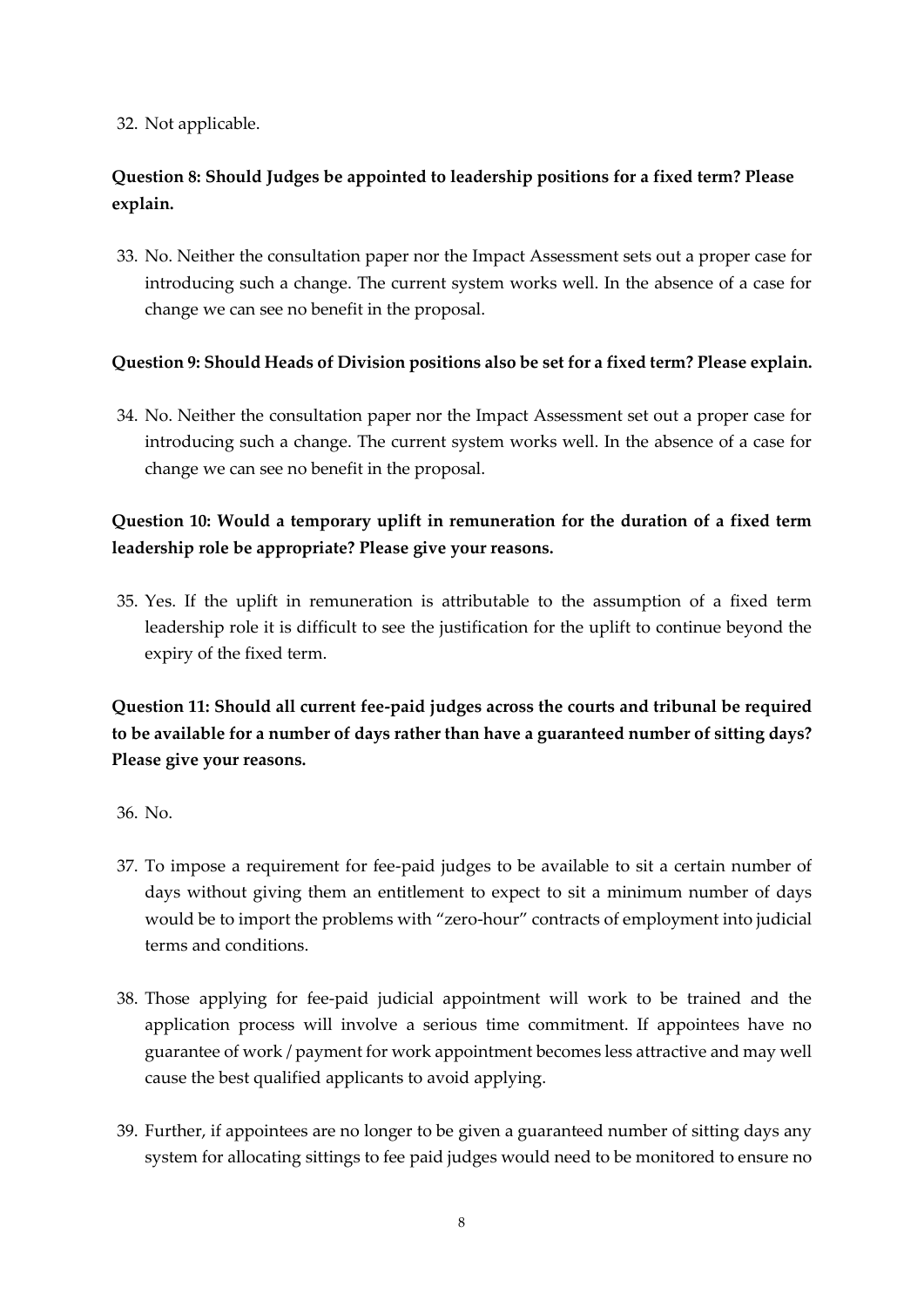unfairness (on grounds of protected characteristics or otherwise) in the allocation of sitting days.

**Question 12: Should the terms and conditions of current fee-paid office holders be amended to remove the right to claim travel costs to their primary base in line with salaried office holders? Please give your reasons.**

- 40. No. The comparison with a salaried judge is flawed. A salaried judge has the option, on appointment, of relocating to be closer to his / her "home court" so as to reduce the duration and expense of commuting. It is unlikely that it would be practicable for feepaid judicial office holders to relocate to be closer to their primary base –even more so if fee-paid judges no longer have guaranteed sitting days and may have time-limited appointments.
- 41. Presumably the need to deploy the fee-paid judiciary where there is an operational need will often mean that the judge's "primary base" will not necessarily be the court closest to her. Further, the large number of court closures since the financial crisis may well increase the distance that will need to be travelled by the fee-paid judge to get to her primary base.
- 42. Disproportionately, women and BAME practitioners tend to work in areas of law that are publicly funded. They are likely to have lower incomes than the average income for practitioners generally. Further, many women who sit as fee-paid judges are more likely to have additional costs that they will need to pay for out of the sitting fee – e.g. childcare costs.
- 43. The removal of the right to claim travel costs to their primary base will impose a financial cost on practitioners that might apply for fee-paid judicial appointment that will be disproportionately more burdensome on women and BAME applicants. In the mediumterm there is a real risk that such a change to the terms and conditions may result in a drop off in applications from women and BAME practitioners.

### **Question 13: Do you agree that judges should be required to give notice of their plans to resign or retire? Please give your reasons.**

44. Yes. There is no principled basis for judges to not give notice of their retirement. No or short notice will cause operations problems for the HMCTS. Further, the giving of notice is a standard aspect of public and private sector contracts of employment.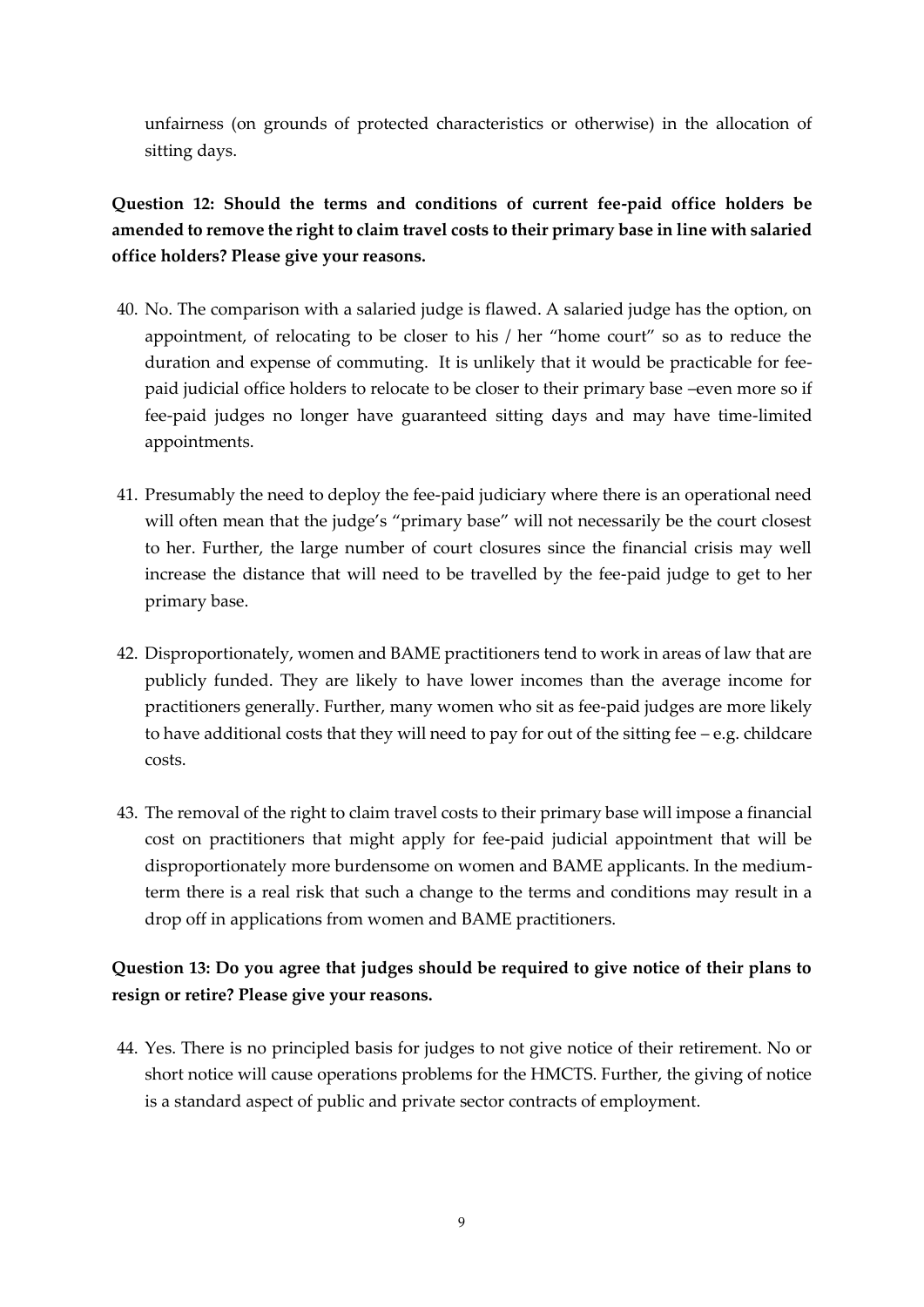**Question 14: If a notice requirement for retirement or resignation were introduced, what would be the most appropriate period: three, six or twelve months, or another period? Please give your reasons.**

- 45. Not less than three months' notice.
- 46. Three months' notice is the norm across the public sector. There is no reason in principle for requiring judges to give longer notice.
- 47. The imposition of too onerous terms and conditions of appointment may well put off potential applicants.
- 48. Given mandatory judicial retirement, it is not accepted without more data that the current system is causing marked difficulties in the operation of HMCTS. Accordingly, any changes ought to be limited in nature.

### **Question 15: What period of notice should be given prior to the proposed changes to terms and conditions in this chapter being made? Please give your reasons**

49. The Bar Council does not agree with these proposed changes. They cannot be made with regard to current office–holders without breaking the terms on which they hold office. Accordingly if they are to be introduced they will have to be introduced as part of the package of terms and conditions for new appointees only.

## **Question 16: Have we correctly identified the extent of the impacts under each of these proposals? Please give reasons and supply evidence as appropriate.**

50. We have no comments to make save those set out above.

**Question 17: Are there any proposals, other than those in this consultation, that you consider would improve the judicial career path, help modernise the judiciary in line with wider reform, or improve judicial diversity? Please give reasons and supply evidence as appropriate.**

- 51. There is a real need for pre-application judicial training. No other major profession recruits first and trains later. Such training which could be targeted at groups that are under-represented has the capacity to increase the quality of applicants and therefore of appointees to a great degree.
- 52. Diversity statistics should be collected by the Judicial Office on no less than a triennial basis just as the legal profession is required to do.